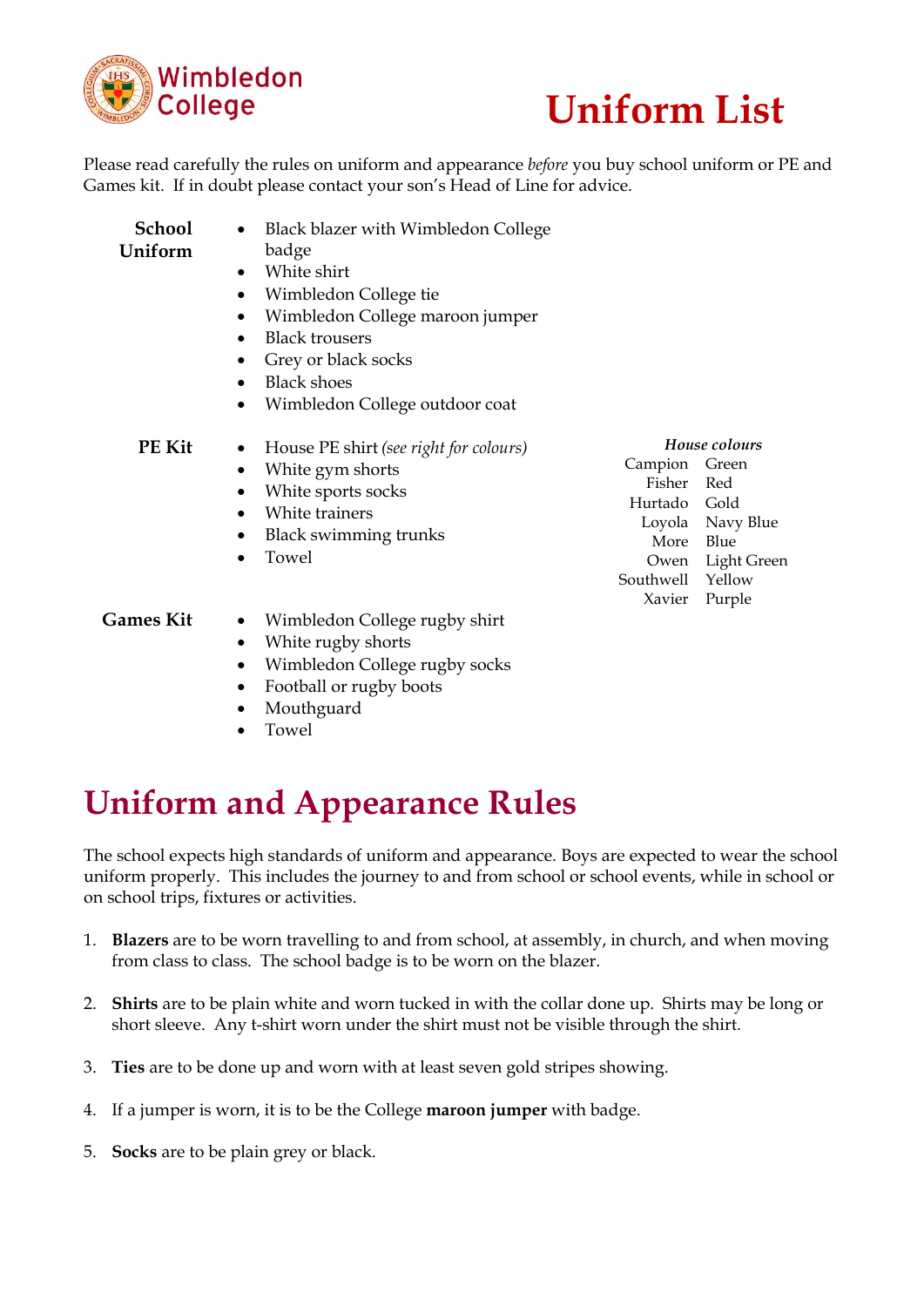

# **Uniform List**

- 6. **Trousers** are to be formal black school trousers. **Belts** are to be plain black leather with a simple formal buckle
- 7. **Shoes** are to be black leather, plain, formal and polished. Laces and stitching are to be black. Boots, black trainers, suede, canvas or casual shoes are not permitted. Boys are not permitted to wear trainers in the playground at break times. Casual shoes [e.g. Converse, Fred Perry, Lonsdale, Vans, etc.] and trainers [e.g. Adidas, Nike, Puma, Reebok, etc.] are not allowed.
- 8. If an outdoor coat is worn, pupils in Lower Line must wear the College **reversible fleece-coat** with the school badge. Pupils in Higher Line are to wear a plain black coat – hoods, logos and sleeveless jackets are not allowed. Outdoor coats are to be worn over the boy's blazer and not instead of the blazer.
- 9. Any other item of clothing (hats, gloves, scarves) is to be plain [i.e. no pattern, with the exception of the College scarf] and to conform in colour (dark green, dark maroon, grey, dark blue or black) and style so as to be compatible with and not detract from the school uniform. Prominent logos or wording are not permitted. Hats must not have a peak [hats such as baseball caps are not allowed].
- 10. **School bags** are to be large and rigid enough to carry school books without damaging them (small draw-string bags are not acceptable). Boys are to have a separate bag for PE and Games kit.
- 11. **Jewellery** is not to be worn.
- 12. **Hair** should be clean, tidy and in a style which is in keeping with the formality of school life. Shaved heads, long hair below the collar or in the eyes, dyed hair, tramlines, stepped and ridged haircuts, patterns, shaved sides and shaved eyebrows are not acceptable. Boys are to be cleanshaven.
- 13. **Games and PE kit** is to be worn as indicated in the uniform list and instructed by PE staff.
	- a) **PE:** plain white trainers, white ankle socks, white shorts and house T-shirt.
	- b) **Swimming:** plain black swimming briefs, aquashorts or jammers. Shorts are not acceptable.
	- c) **Games:** football or rugby boots, College rugby shirt and socks, white rugby shorts and mouthguard.
	- d) **Cricket**: cricket whites with College cricket shirt.
	- e) **Athletics** and **Cross Country**: College athletics vest, white shorts, white ankle socks.
	- f) The College **tracksuit** may be worn outside on cold days with the teacher's permission. Boys selected for school teams are to have the College tracksuit.
- 14. On hot days, **shirt-sleeve order** may be given by the Deputy Head Master. Boys may take off blazer and tie and should, if possible, wear a short-sleeved shirt. Shirt-sleeve order may be worn to and from school. It is not permitted to wear parts of the uniform – the rule is *either*  blazer and tie *or* shirt-sleeve order.
- 15. All school clothing is to be clearly marked with the owner's name.

The Deputy Head Master is the final adjudicator of acceptable uniform or appearance.